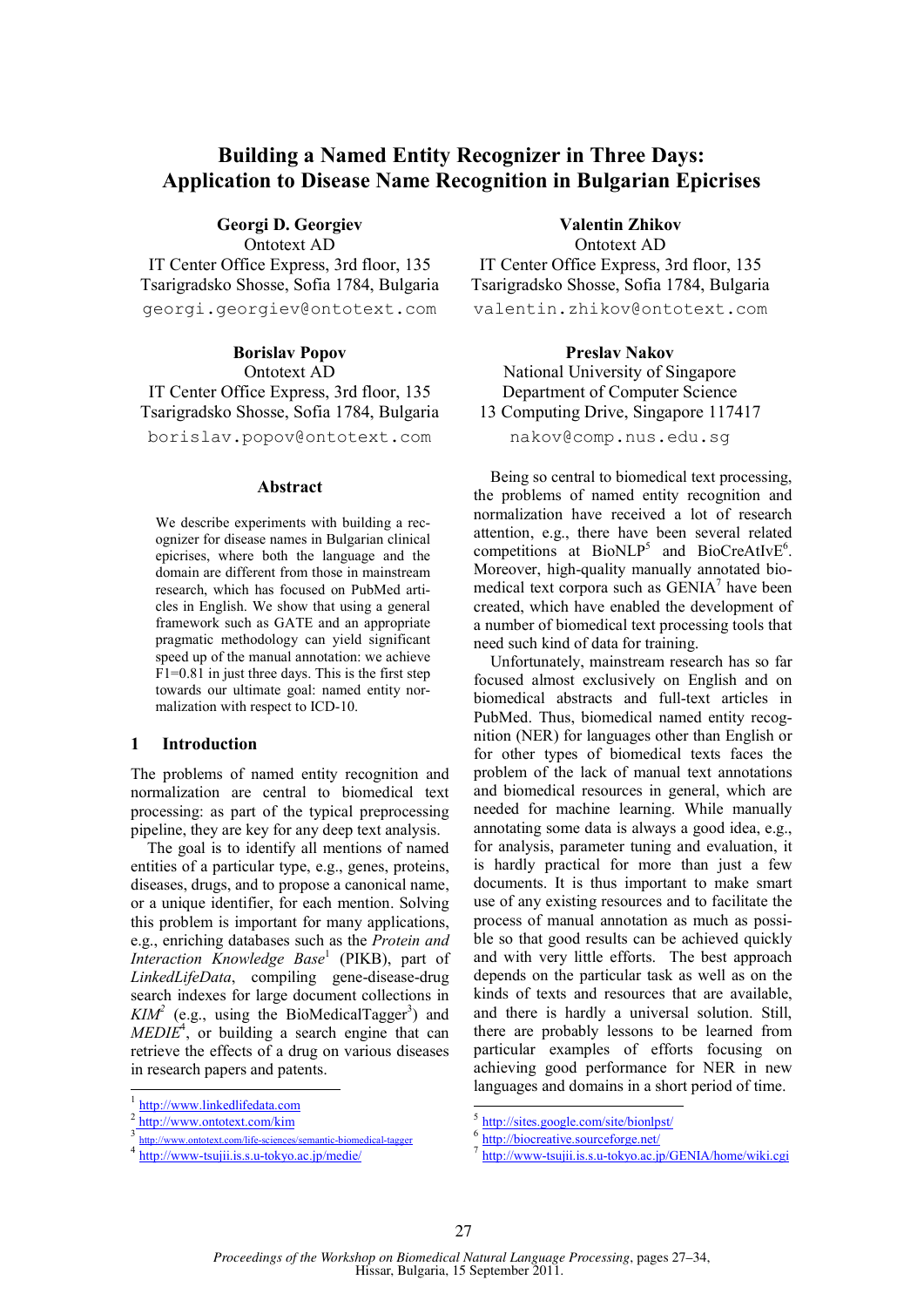Below we describe our experience with building a recognizer for disease names in Bulgarian clinical epicrisis, where both the language and the domain are different from those in mainstream research. We demonstrate good performance with little efforts and in a very short period of time. We further show how we can save about 57% of the efforts needed for manual annotation of instances of named entities in text. Finally, we discuss how this work can be extended to the task of named entity normalization.

The remainder of the paper is organized as follows: Section 2 offers an overview of related work, Section 3 summarizes our methodology, Section 4 describes our experiments and presents the results, Section 5 goes into deeper analysis, Section 6 describes some potential applications, and Section 7 concludes with possible directions for future work.

## **2 Related Work**

There have been several research efforts focused on making manual annotations over a text corpus or building a system for named entity recognition and information extraction in a short period of time and with limited resources.

Ganchev *et al.* (2007) proposed a semiautomated approach to named entity annotation where first an *n*-best MIRA-based named entity recognizer is trained on the initial training set and then tuned for high recall by manipulating the MIRA loss function. Then, its output is checked by a human annotator, who makes yes/no decisions for each proposed entity. Their experiments show that this can speed up manual annotation by about 58% without loss in quality of annotation. We achieve a similar reduction of 57% in the required annotation time using a structured perceptron for named entity tagging; however, we start with no annotated data at all.

Settles (2011) described the DUALIST system for semi-supervised annotation based on active learning. The system solicits and learns from labels on both features (e.g., words) and instances (e.g., entities). It has been evaluated on a number of annotation and classification tasks; on named entity recognition, it achieved 0.80 precision (unknown recall and F1), which is a bit lower than our 0.86-0.87 precision. Moreover, being based on active learning, DUALIST needs access to a large number of unlabeled documents from which to choose examples for annotation; such documents are not available in our case.

Freedman *et al*. (2011) presented a bootstrapping system for what they call *extreme extraction*, where they start with an ontology defining the target concepts and relations they will need to extract and a limited number of training data. They achieve human-level accuracy in a week; this includes five hours of manual rule writing. In fact, our case is arguably more extreme since we start with no annotated data at all.

We should also mention the early work done as part of the Surprise Language Exercises held in 2003, where sixteen teams tried to develop language technologies for two previously unanticipated languages, Cebuano and Hindi, in just ten and twenty-nine days, respectively. This work is described in two special issues of the *ACM Transactions on Asian Language Processing* journal (Oard, 2003).

Finally, we should mention the 2007 Computational Medicine Challenge<sup>8</sup>, which focused on analyzing clinical epicrises but for English. However, it asked for assigning ICD-9 codes at the document level, while we want to find *instances* of *IDC-10* disease mentions in text. Moreover, the challenge provided a lot of manually curated data, and thus there was no need to annotate additional data (Crammer et al., 2007).

## **3 Method**

We started with a small number of Bulgarian epicrises and a list of diseases from an ontology.

First, we analyzed and manually annotated a small number of documents to acquaint ourself with the data and the task and to produce datasets for development and evaluation.

Next, we automatically induced contextual rules for finding additional names of diseases. We applied these rules on the development set, we inspected their output, and we incrementally restricted them in several iterations. Once we were satisfied with the precision, we applied the rules to new texts, and we collected their predictions to build a gazetteer of likely disease names.

Next, we applied the gazetteer to some unannotated documents, and we inspected and corrected the matches in context, thus ending up with more annotated documents for training. We then trained a sequence-based named entity recognizer on all training documents we had so far.

Finally, we augmented that sequence recognizer with the predictions of the gazetteer as features, thus achieving 0.81 F1 score, which we found sufficient, and we stopped there.

<sup>8&</sup>lt;br>8 http://computationalmedicine.org/challenge/previous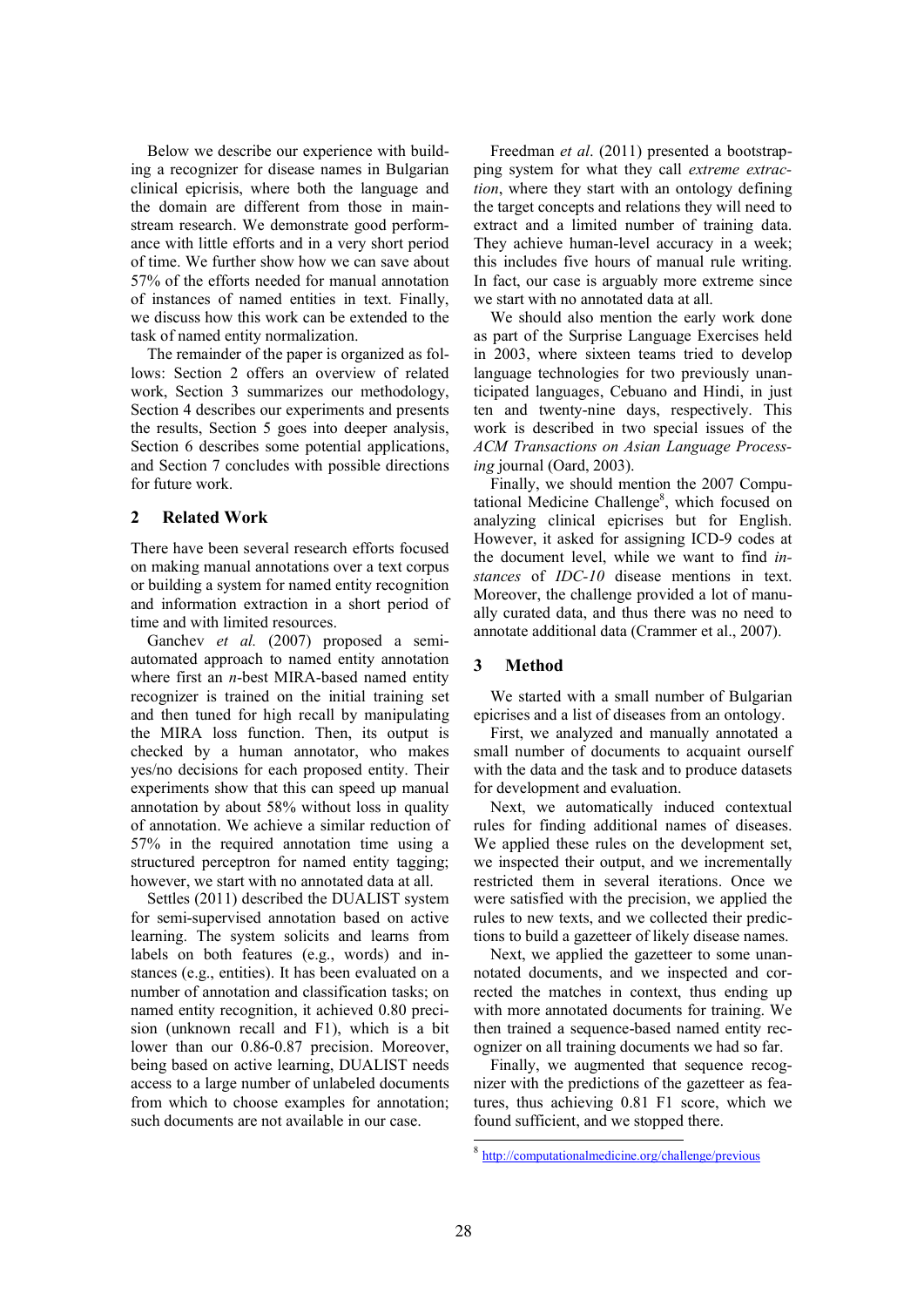## **4 Experiments and Evaluation**

### **4.1 Initial Datasets**

We started with a collection of 100 Bulgarian documents describing clinical epicrises, which we analyzed manually. Based on this analysis, we developed annotation guidelines, which we used to annotate 20 of these documents with the names of diseases from the  $ICD-10<sup>9</sup>$  (International Classification of Diseases) ontology. There were a total of 441 disease names mentioned in these 20 documents.

#### **4.2 Contextual Rule Induction**

We selected 10 of the annotated documents for development, and used the remaining 10 documents for testing.

We automatically learned contextual rules from the development set, which we then used to find named entities in the test set.

The rules memorize three tokens to the left and to the right around a potential disease name instance. Here is an example (??? marks the target instance):

diagnosis : ??? . Polyneuropathia Diabetica

We do not allow the context words to cross sentence boundaries, and thus the inferred rules can have access to a context of less than three words on either or both sides of ???, as in the following example:

```
the therapy of ??? .
```
Here are some inferred rules extracted from the original text in Bulgarian:

ДИАГНОЗА : ??? . ПОЛИНЕВРОПАТИЯ ДИАБЕТИКА . ??? . ХИПОТИРЕОИДИЗМУС АУТОИМУНЕС

```
. ??? . ХИПЕРТОНИЯ АРТЕРИАЛИС
```

```
. ІІ . ??? . ПИЕЛОНЕФРИТИС ХРОНИКА
```

```
. ??? .
```
във връзка със ??? , диагностично уточняване степента на ??? и лечение . Минали заболявания : ??? от 20 години стабилна стенокардия , ??? от 25 години млада възраст , ??? и еритема нодозум

5 години , ??? – хипотиреоидна фаза

```
ЕМГ данни за ??? . Намалена скорост
```

```
за лечение на ??? . Проведе се
```
в терапията на ??? .

 $\overline{a}$ 

Rules with a balanced context of three words on either side proved to be restrictive and very reliable. We indexed the annotated documents in GATE (Cunningham, 2000) so that we could perform fast search for annotations and context words on either side of a disease mention.

The rules were implemented in JAPE format<sup>10</sup>:

```
Rule: One 
Priority: 100 (<br>({Token.string
                               == "ДИАГНОЗА"})<br>== ":"})
       ({Token.string
       ((\text{Token}) +):bind<br>(\text{Token-string} == ".'')({Token.string
-- :bind.PreDisease = {rule = "One"}
```
The preceding rule states that if the word "diagnosis" is followed by ":", all following tokens up to and not including "." should be considered part of a disease name.

Figure 1 shows the user interface for searching and visualization of the results in the context of three tokens to the left/right of the candidate disease names. Fast searching allows us to find that two tokens on the right hand side and only one on the left hand side could yield better results.

#### **4.3 Inducing a Disease Gazetteer**

We executed the rules on the 80 unannotated documents and we created a gazetteer based on the recognized disease names. The resulting gazetteer was evaluated based on its ability to find correct disease mentions in text, on the development set and on the test set. The results are shown in Table 1.

| Dev set  | $0.61$ 0.30 0.40 |  |
|----------|------------------|--|
| Test set | $0.61$ 0.49 0.54 |  |

Table 1: Evaluation of the gazetteer that was induced using the context rules.

As Table 1 shows, the low precision is a more important problem for the induced gazetteer than low recall. We thus focused on improving precision by adding rules that could filter out some bad extracted candidates.

We first experimented with length-based filters, removing all candidates whose length is less than *n* symbols; we tried  $n = 5, 6, 7, 8, 9, 10$ . The results are shown in Table 2. We can see that using length filters significantly increases precision without negatively affecting recall: precision jumps from 0.3 to 0.65, which is higher than recall. As a result, F1 raises from 0.4 to 0.61.

<u>.</u>

<sup>9</sup> http://www.who.int/classifications/icd/en/

<sup>&</sup>lt;sup>10</sup> http://gate.ac.uk/sale/tao/index.html#x1-2030008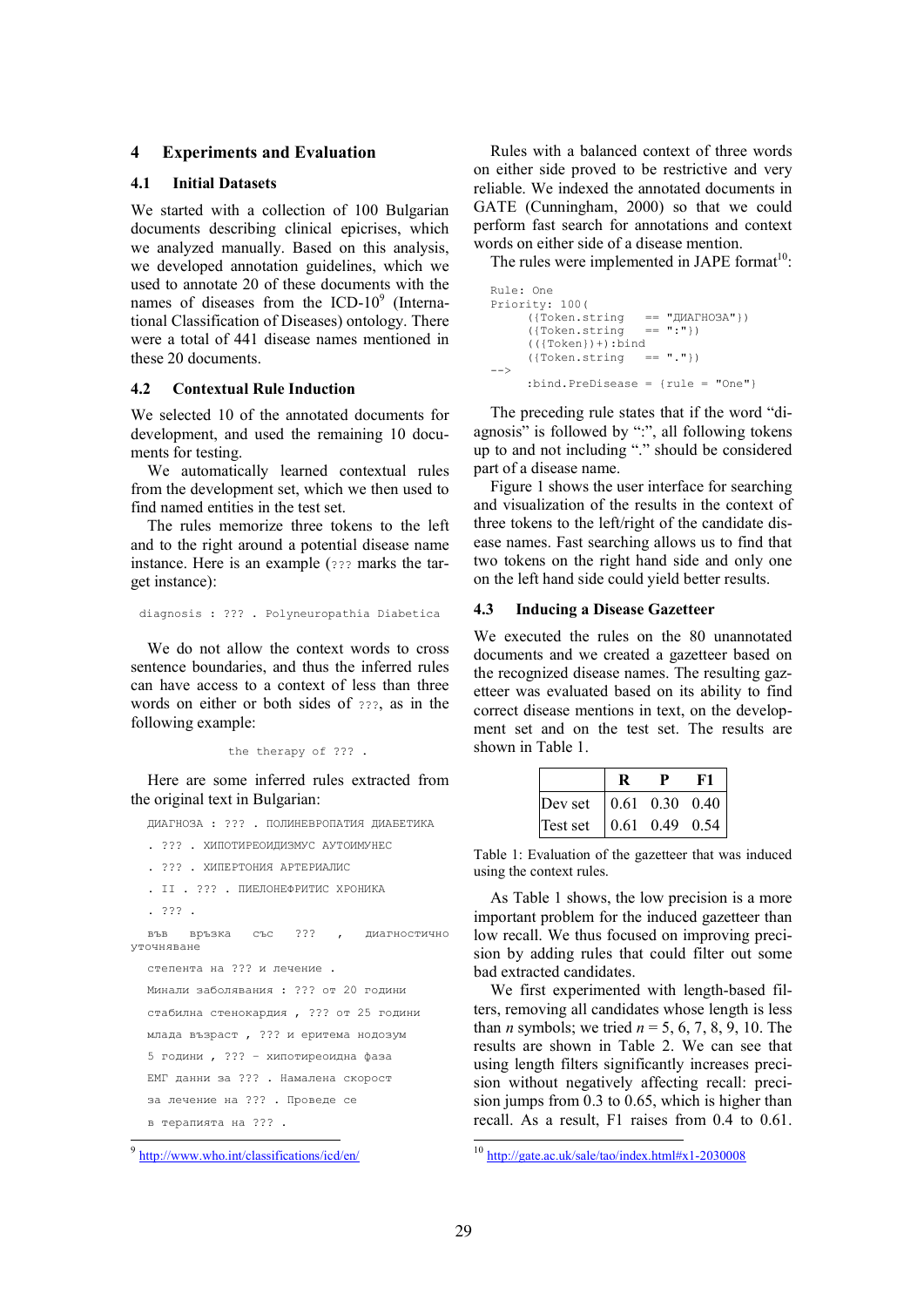

Figure 1: The user interface used to manually annotate instances.

| <b>Filter</b>       | R    | P    | F1                |
|---------------------|------|------|-------------------|
| Length $\leq 5$     | 0.61 | 0.47 | 0.53              |
| Length $\leq 6$     | 0.61 | 0.54 | 0.57              |
| Length $<$ 7        | 0.60 | 0.60 | 0.60              |
| Length $\le$ [8-10] | 0.58 | 0.65 | 0.61              |
| $+$ "^[0-9] .*"     | 0.56 |      | $0.72 \quad 0.62$ |
| + specific words    | 0.56 | 0.87 | 0.68              |

Table 2: Evaluation (on the *development dataset*) of the gazetteer that was induced from context rules *and additional filtering rules*.

Next, we looked closer at the development dataset, and we found that many candidate disease names that started with numbers were in fact false positives. Thus, we tried adding a regular expression like " $\sqrt{0-9}$  .\*" as an additional filter to the length filter of 8. This improved precision from 0.58 to 0.72, but recall dropped from 0.60 to 0.56, and thus, F1 increased only slightly: from 0.61 to 0.62.

We further tried removing candidates containing certain words like *menopause* and *unencumbered*, which our manual analysis has found to give rise to many false positives. Doing so led to another increase in precision to 0.87 on the development set while keeping the recall intact at 0.56. The F1 score for the gazetteer after these rules were applied increased from 0.62 to 0.68 (R=0.56, P=0.87) on the development set. The same F1 of 0.68 was also achieved on the test set, but there recall and precision were more balanced:  $R=0.64$ ,  $P=0.73$ .

These results are arguably not strong enough for a system that recognizes disease mentions in clinical epicrisis in a fully automated fashion. Still, the resulting gazetteer could potentially be useful for a number of tasks, e.g., for making more manual annotations faster. It could also help robustness since it captures most of the rules that were defined in the annotation guidelines created during the first run of the manual annotation: the 20 documents that we used for development and testing.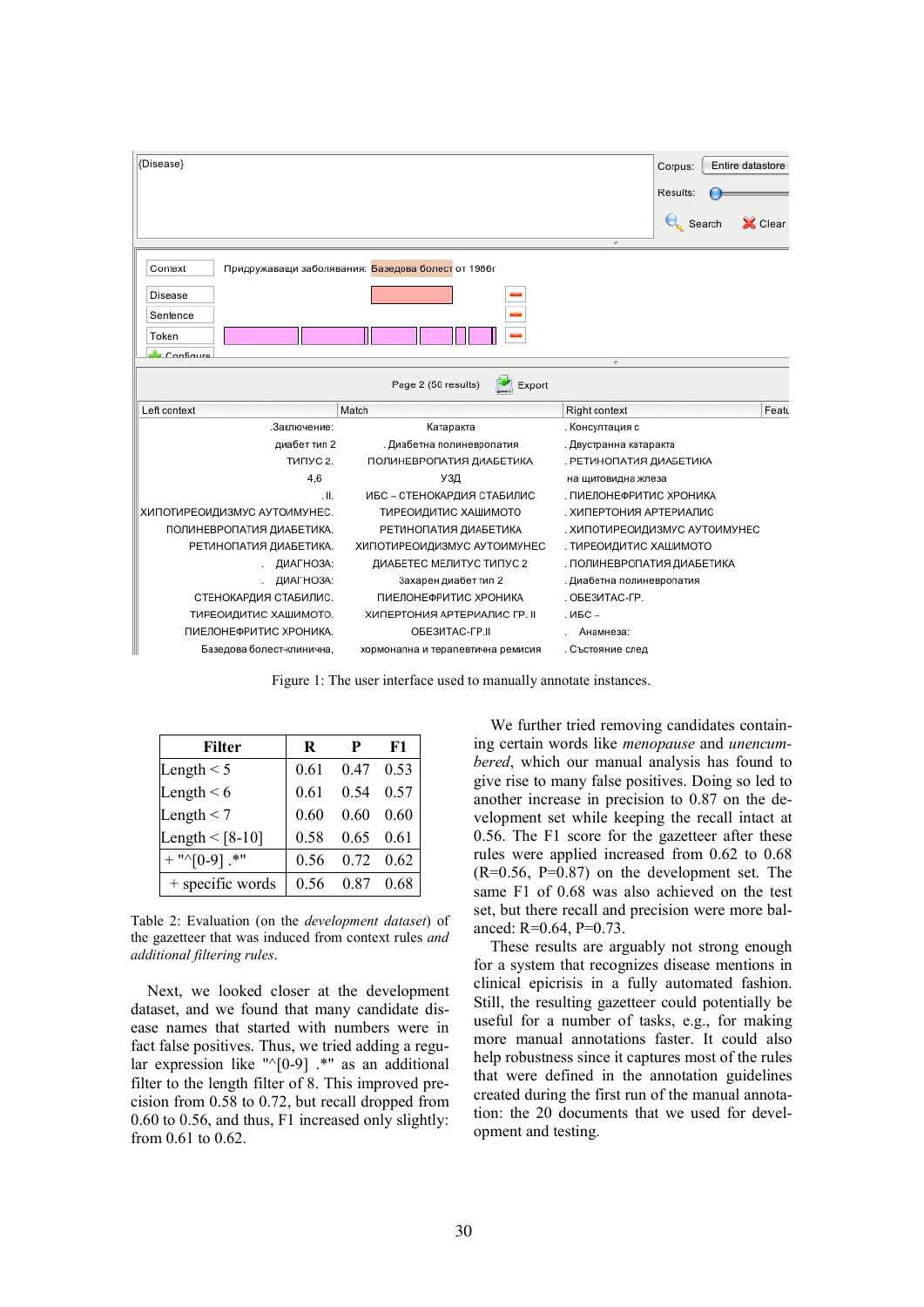Thus, we decided to use the gazetteer to help the annotation of 10 more documents. The annotation required about 1.6 minutes per document for the one annotator and 3.6 minutes for another one, or 2.6 minutes on average. As a comparison, in the first annotation run, the average time for annotating a document was about 6 minutes for both annotators. This is a 57% reduction in the time needed to annotate a new document.

There was also an improvement in the quality of the manual annotation process. The average agreement between the gazetteer and the manual annotators was F1=0.84 (R=0.88, P=0.80) for the first annotator and  $0.77$  (R=0.67, P=0.91) for the second one. The inter-annotator agreement was F1=0.78 (R=0.88, P=0.70). This is comparable to the inter-annotator agreement between the two annotator on the first 10 documents where F1 was  $0.80$  (R=0.96, P=0.69) and to the second 10 where F1 was 0.77 (R=0.91, P=0.67).

## **4.4 Training a Structured Perceptron for Disease Name Recognition in Text**

The resulting 30 documents (20 for training and 10 for testing) were used to train a structured perceptron (Freund and Shapire, 1999). This learning algorithm was selected for simplicity and because of its fast online training. We used a standard set of features that has been initially proposed by McDonald & Pereira (1996), and then successfully adapted to Bulgarian by Georgiev *et al.* (2009); shown in Table 3.

Using this feature set, the perceptron achieved an F1 of 0.69, which is only slightly better than the 0.68 F1 of the rules/gazetteer approach.

In order to improve the performance, we annotated 10 more documents by first applying the gazetteer and then doing manual annotations to create System 1, which was trained on 30 documents and tested on 10. We further built System 2, which was trained as System 1, but also used matches with the gazetteer as features.

The results for System 1 in Table 4 show that adding more training data (i.e., 30 instead of 20 documents) yields only minor improvement in F1: from 0.69 to 0.71. However, also using features from the gazetteer in System 2 causes F1 to jump to 0.81. As we can see, this is due to a huge improvement in recall, which goes from 0.59 to 0.76, while precision remains stable.

We can conclude that the gazetteer turned out to be an important information source, probably because it had analyzed more text (90 documents; all but the testing 10 ones), and thus it could help recall a lot.

| Predicate               | <b>Regular Expression</b>                                         |
|-------------------------|-------------------------------------------------------------------|
| Initial capital         | $[A-A]$ .*                                                        |
| Capital, then any       | $[A-A]$ .                                                         |
| Initial capitals, alpha | $[A-A][a-a]^*$                                                    |
| All capitals            | $[A-A]$                                                           |
| All lowercase           | $[a-a]$ +                                                         |
| Capitals mix            | $[A-RA-A]$                                                        |
| Contains a digit        | $*$ [0-9].*                                                       |
| Single digit            | $[0-9]$                                                           |
| Double digit            | $[0-9][0-9]$                                                      |
| Natural number          | $[0-9]+$                                                          |
| Real number             | $[-0-9]+[\lambda, ]?$ [0-9]+                                      |
| Alpha-numeric           | $[A-Aa-A0-9]+$                                                    |
| Roman                   | [ivxdlcm]+ [IVXDLCM]+                                             |
| Contains dash           | $*$ $*$                                                           |
| Initial dash            | $\cdot$ *                                                         |
| Ends with dash          |                                                                   |
| Punctuation             | $\left[ . .::\right]$ : $\left[  \right]$ : $\left[  \right]$ + " |
| Multidots               | $1/7 +$                                                           |
| Ends with dot           | $*$ \                                                             |
| Acronym                 | $\lceil A-A \rceil +$                                             |
| Lonely initial          | $/[A-A]$                                                          |
| Single character        | $[A-Ra-a]$                                                        |
| Quote                   |                                                                   |

Table 3: The orthographic predicates used by the structured perceptron named entity recognizer. The observation list for each token includes a predicate for each regular expression that matches it.

| <b>System</b>             |                 |  |  |
|---------------------------|-----------------|--|--|
| System 1                  | 10.59 0.87 0.71 |  |  |
| System 2   0.76 0.86 0.81 |                 |  |  |

Table 4: Evaluation of the structured perceptron. System 1 is trained on 30 documents and tested on 10. System 2 is trained like System 1, but it also uses features based on matches with the gazetteer.

## **5 Discussion**

The experiments above have shown that manually annotating data and building a system for named entity recognition in clinical epicrises written in Bulgarian is hard for a number of reasons, including but not limited to the following:

- *(i)* limited and chaotic general purpose text analysis resources for Bulgarian,
- *(ii)* our lack of experience with such texts,
- *(iii)*specificity of the domain language,
- *(iv)* specificity of the terminology,
- *(v)* specificity of the document structure,
- *(vi)* issues with extracting the text from the Microsoft Word format the epicrises were stored in.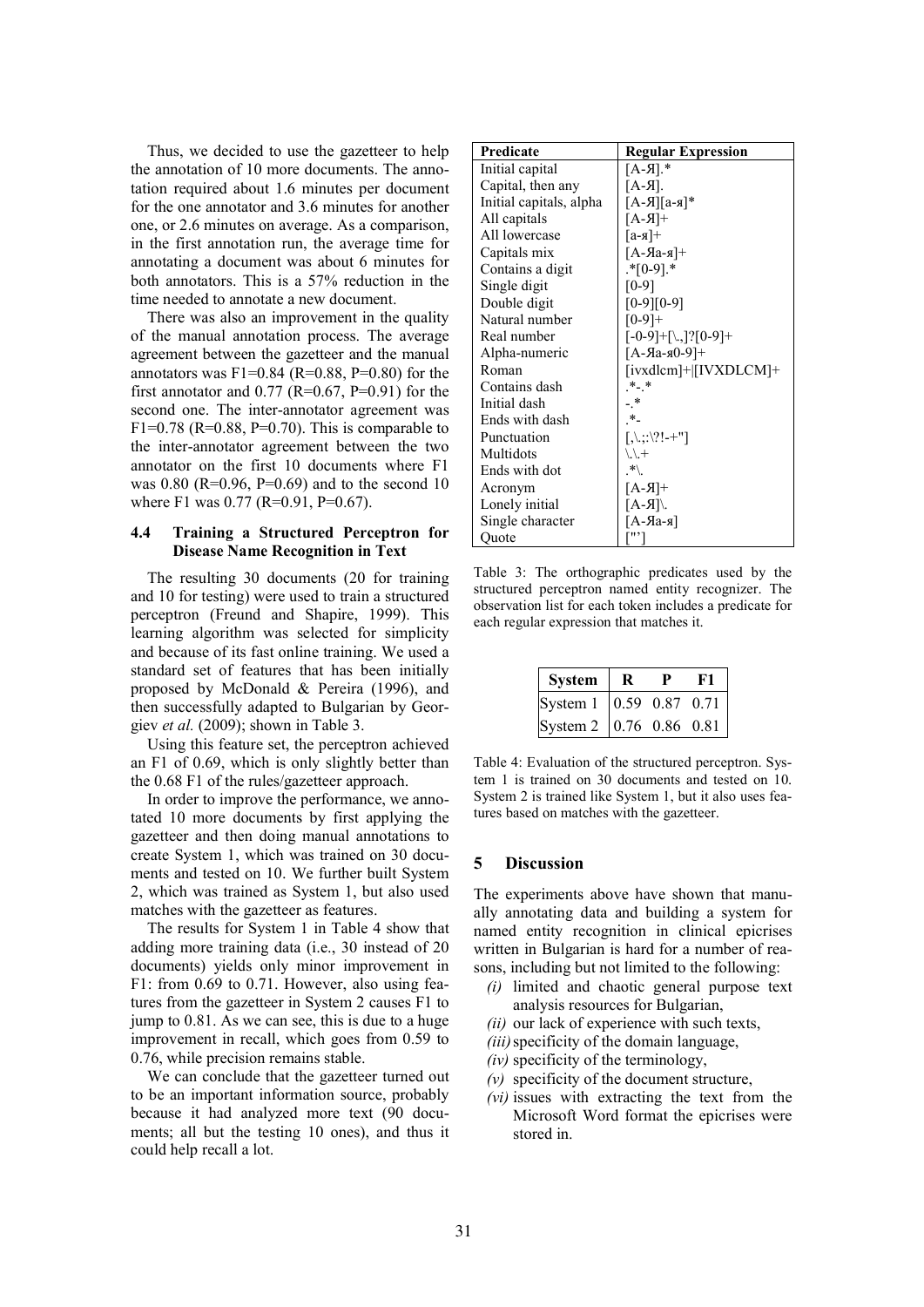We should note that extracting disease names from epicrises would hardly have been much simpler for English, despite the existence of many biomedical corpora and tools for that language. The main problem here is the domain shift: the existing tools and resources for English are targeting almost exclusively journal papers, whose format, structure and vocabulary differs substantially from those of clinical epicrises.

On the positive side, we have shown that even though the task looks complicated, it could be solved with usable F1 in just three days.

This speed of building our system would have hardly been possible without our extensive use of the GATE framework for natural language engineering, which has saved us a lot of time and efforts. Among its features that have helped us the most were (*i*) its ability to extract text from Microsoft Word documents, (*ii*) its default Unicode tokenizer and (*iii*) its sentence splitter based on simple regular expressions, which we were able to adopt very quickly, thus overcoming the lack of general purpose text analysis tools and resources for our kind of biomedical text.

We were further able to speed up the process of manual annotation by focusing on rules based on words/tokens rather than on part of speech or lemmata (for which we did not have ready tools that could handle the domain well). This was possible because of the particular structure of the documents and the specific language use.

For example, clinicians tend to express the diagnosis at the beginning of the epicrisis, typically, in a paragraph that starts with the pattern "Diagnosis:" (or "Диагноза:" in Bulgarian). Here is an example:

ДИАГНОЗА: **Захарен диабет-тип 2**. **Артериална хипертония**. **Дислипидемия**.

The diagnosis is followed by few paragraphs explaining why and how the patient was examined, which is further followed by additional information about how the presence of the disease was tested.

Of course, a diseases can be extracted from other parts of the document, e.g., such that provide information about the examination of the patient by another specialist. For example, the structured paragraph below contains a list of diseases that have been suggested after a consultation with a neurologist:

We should note that disease names can be mentioned not only in the diagnosis-related section(s) of an epicrisis, but can occur pretty much anywhere in the document. While catching all instances is generally hard, we were able to do it with the high F1 of 0.81 to a great extent because of the gazetteer. This is because most of the disease names mentioned outside of the diagnoses are likely to repeat those that have been already listed in the diagnosis section. Thus, once the gazetteer has been populated with the somewhat easy-to-extract disease names from the diagnosis-related sections, it can help find further instances of those disease names in contexts that are generally much more ambiguous. We have seen this effect above when comparing System 1 and System 2 in Table 4.

### **6 Potential Applications**

As we have seen above, System 2 recognizes disease mentions in text with an F1 of 0.81, which is quite high and is arguably already usable for a number of practical applications. Still, generally, named entity recognition is just the first step in biomedical text analysis; we might also need normalization, which would allow us to get to the canonical names of the diseases mentioned in a particular epicrisis, thus enabling more sophisticated practical applications. For example, if a disease recognizer is coupled with a recognizer of dates and symptoms, we would be able to monitor disease progression and manifestation over time.

Normalizing disease names to an identifier or a canonical name in an ontology, would also allow linking a particular clinical epicrisis to a whole web of linked data. One such example would be *LinkedLifeData*, which is a platform that integrates biomedical information for diseases, symptoms, proteins, genes, drug action information and clinical trials. Linking between an epicrisis and LinkedLifeData might facilitate knowledge acquisition and enrichment and could enable sophisticated queries and rich semantic search over a collection of epicrises.

Thus, in order to enable such semantic annotations, we need not only the offsets and type of each disease mention in a given epicrisis but also a mapping of the mention to a unique identifier. An obvious candidate in our case is the Bulgarian version of the ICD-10 ontology, which provides both unique disease name identifiers and canonical forms that can be used for disease name normalization.

Консултация с невролог: **Начален полиневропатен синдром.** Терапия: кръвната захар.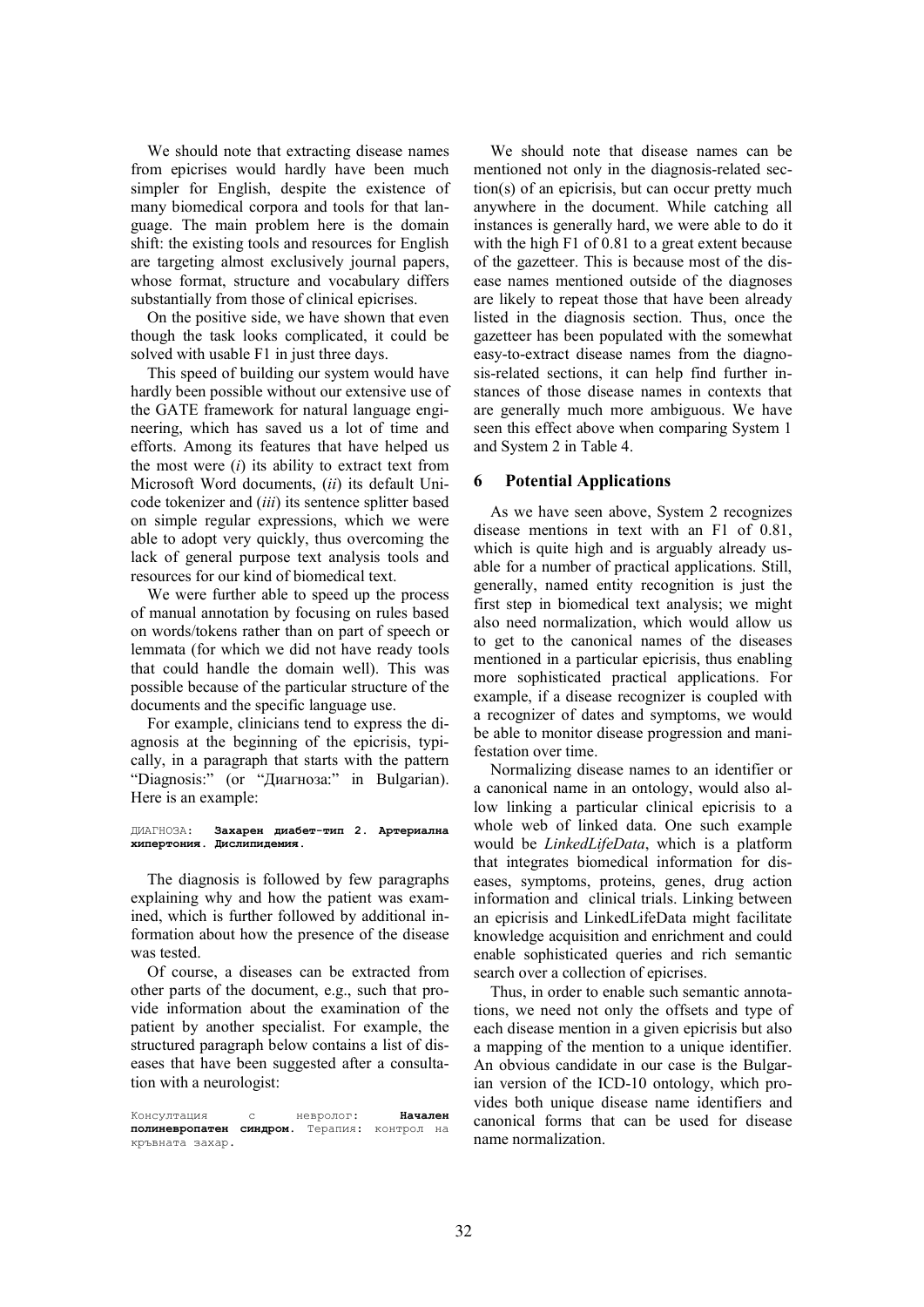| УЗД на щитовидна жлеза :Щитовидна жлеза с неясни граници и нерезки очертания. Нехомогенна предимно хипоехогенна<br>структура на паренхима. Десен лоб = ляв лоб= 40/19/20 мм. Истмус- 5.7 мм. Кръвоснабдяване повишено. Регионерни лимфни |
|------------------------------------------------------------------------------------------------------------------------------------------------------------------------------------------------------------------------------------------|
| възли в норма. Заключение : Ехографска находка като при тиреоидит на Хашимото.                                                                                                                                                           |
| Консултация с офталмолог: ВОД= 0,3; ВОС= 0,4. Папили, съдове, ретина- не се виждат изменения характерни за диабета след<br>медицинска мидриаза. Заключение: Катаракта.                                                                   |
| Консултация с невролог: Клинични данни за полиневропатен синдром. Лечение: контрол на кръвната захар и алфа-липоева                                                                                                                      |
| киселина по схема.                                                                                                                                                                                                                       |
| Обсъждане: Касае се за 61 годишна пациентка със захарен диабет тип 2 със седем годишна давност. Пред вид типа на захарния                                                                                                                |
| a v                                                                                                                                                                                                                                      |
| Previous boundary   Next boundary   Target set: Undefined                                                                                                                                                                                |
| ключение: Ехографска находка като при тиреоидит на Хашимото. Консултация с офт<br>Context                                                                                                                                                |
| Disease.dic original<br>Атрезия на хоаните                                                                                                                                                                                               |
| Бурсит на рамото                                                                                                                                                                                                                         |
| Тиреоидит, неуточнен                                                                                                                                                                                                                     |

Figure 2: The GATE user interface for choosing the correct canonical names for the disease instances in text.

Motivated by the practical importance of the task, we did some preliminary assessment of the feasibility of the idea of mapping disease name mentions to identifiers in the ICD-10 ontology. Unfortunately, we found that this was not as simple as we thought initially since the disease names used in ICD-10 strongly disagreed with the names used in our clinical epicrisеs.

One reason for this is the tendency of Bulgarian clinicians to describe their diagnoses in Latin. Unfortunately, the Bulgarian ICD-10 does not include disease names in Latin. Moreover, there were many abbreviations, both for Latin and Bulgarian. Thus, for this task, it is important to collect Latin medical terminology from other sources as well as synonyms of diseases for Bulgarian, which can be used to enrich the ICD-10 disease classification. It is worth mentioning that we partially handle this problem by automatically generating a gazetteer of diseases from the source documents.

We further found that we needed to remove a number of identifier references from the ICD-10 names. In particular, we filtered out any disease names that looked like codes and were in parentheses, e.g., (J99.8\*), (L40.5ї), (М45-М46ї, М48.-ї, М53-М54ї), (Е10-Е14ї с общ четвърти знак .4) and the like. We further filtered out some abbreviations that did not refer to the target disease but to molecular markers or abnormal proteins and other participants that can cause the disease. Here are some examples:

G36.0 Оптиконевромиелит [болест на Devic]

G36.1 Остър и подостър хеморагичен левкоенцефалит [болест на Hurst]

In order to increase the number of actual disease names for which we could provide ICD-10 identifiers and to create additional synonyms for some of the diseases, we reordered and selectively extracted some names in parentheses from the existing disease names in ICD-10 (rather than the description) of the disease in such cases. For example, we rewrote the two examples above as follows:

|                | G36.0 Оптиконевромиелит |   |          |             |
|----------------|-------------------------|---|----------|-------------|
|                | G36.0 болест на Devic   |   |          |             |
| левкоенцефалит | G36.1 OCTED             | M | ПОДОСТЪР | хеморагичен |
|                | G36.1 болест на Hurst   |   |          |             |

In order to automatically prepare the corpus for manual annotation of disease mentions, we created a GATE processing tool that implements a number of string distance metrics based on *SimMetric*, an open source library of similarity and distance metrics, including Levenshtein, L2, Cosine, Jaccard, Jaro-Winkler, etc. *SimMetric* has a visual interface, which facilitates the selection of the most appropriate similarity measure for a particular task. After some preliminary experiments, we found Jaro-Winkler to be most fit for our data.

Based on the score of the distance match between a disease mention in the text and the names in the ICD-10 dictionary, we ordered and select the top-3 names from ICD-10. We then fed these top-3 candidates in a GATE user interface, specially created for the purpose, which is shown on Figure 2.